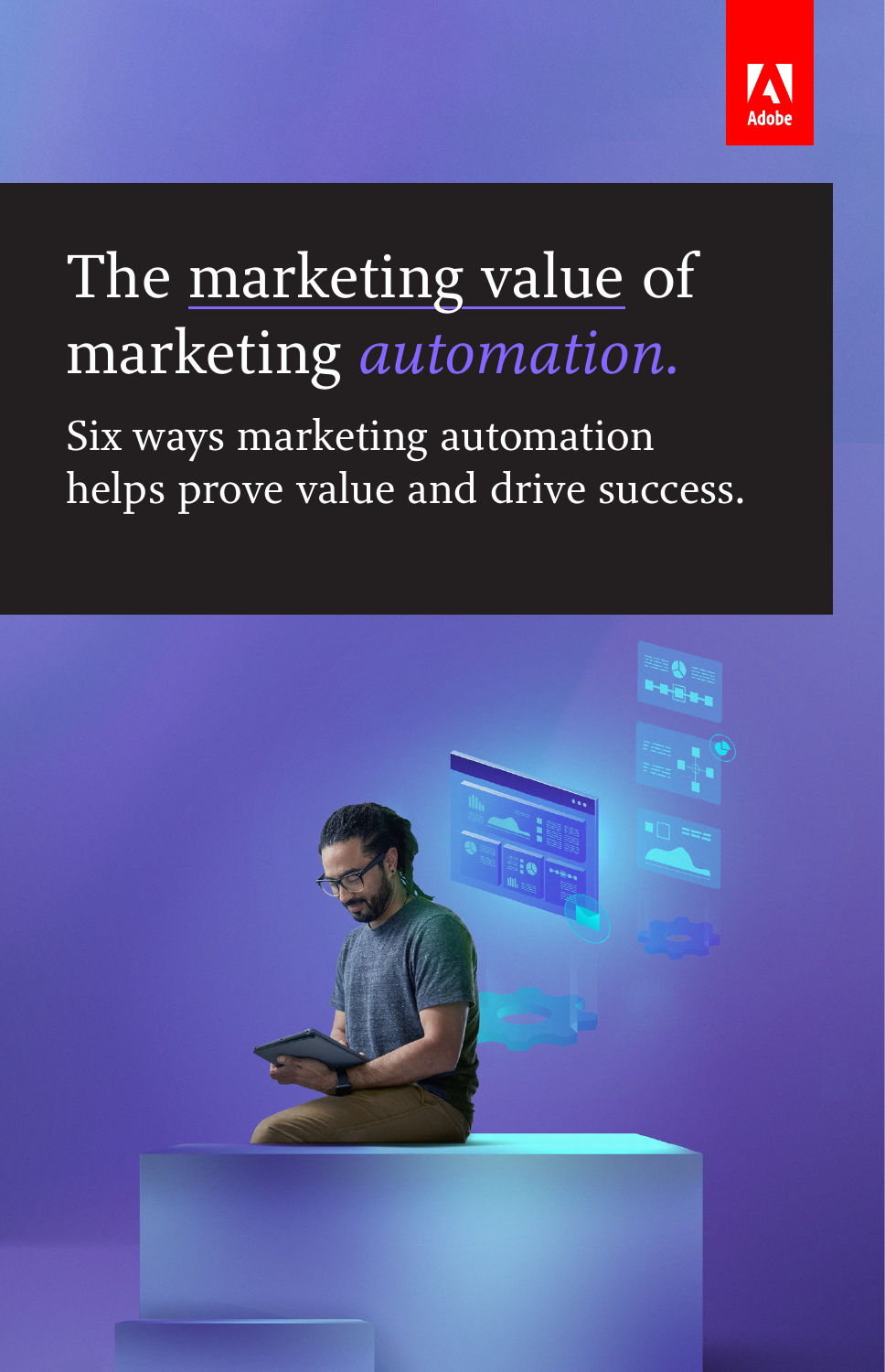s a marketer, digital transformation has changed how you do your iob. And what customers expect from your efforts. You're planning, building, and delivering increasingly complex customer experiences. And in an age where everything can be precisely tracked and measured, you probably feel increasing pressure to prove the impact of your contributions. The right solutions and processes can do just that by helping you hit ambitious goals and demonstrate your results to diverse stakeholders.

# Turn your challenges into *opportunities.*

### **In the digital age, marketers face key challenges, including these:**

- Managing multiple programs across many channels
- Sustaining content through long sales cycles
- Acquiring qualified leads to share with the sales team
- Aligning sales and marketing teams to focus on customer experience
- Demonstrating ROI to prove organizational value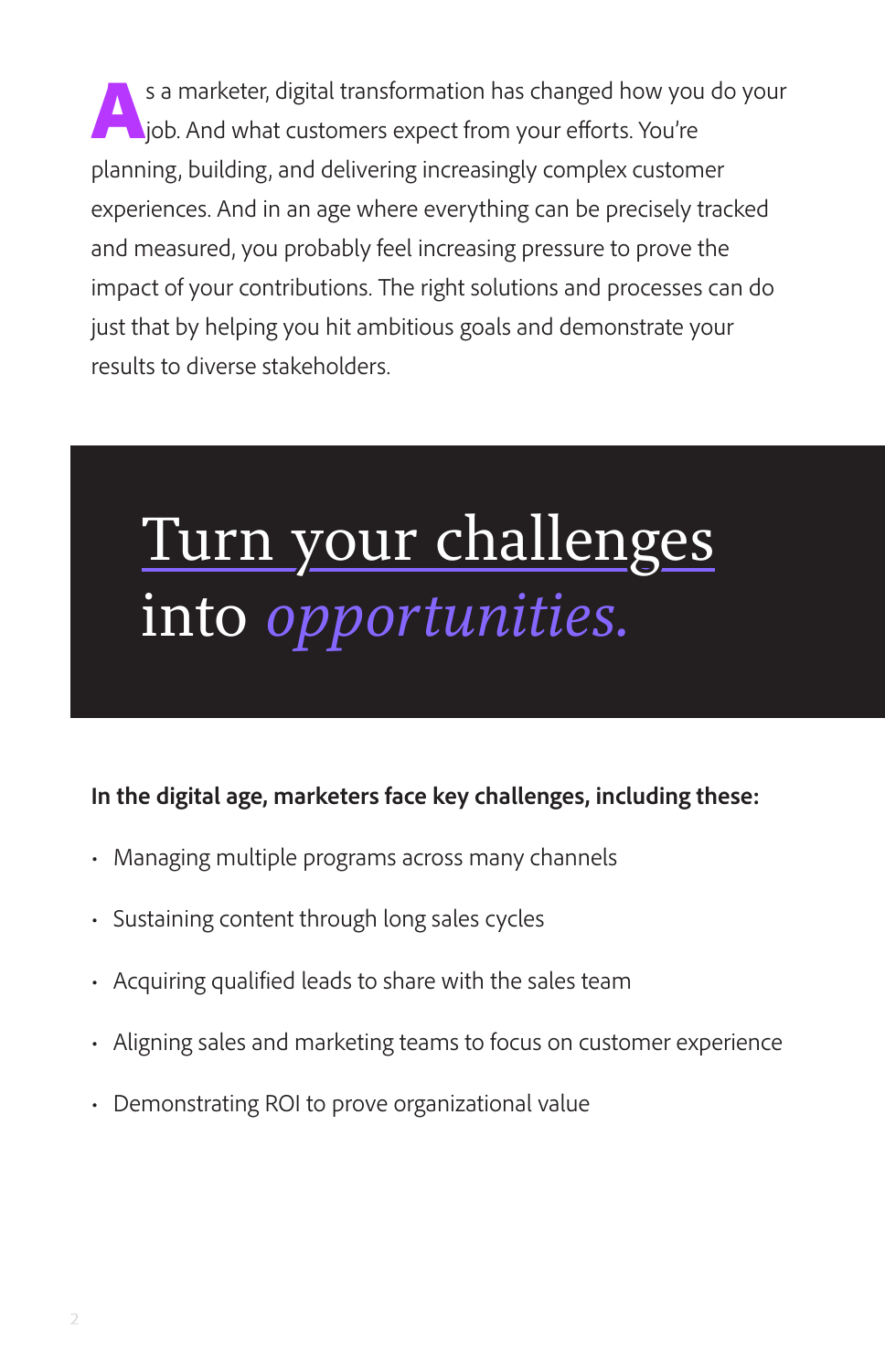Marketing automation can help you address each of these challenges by giving you the power to scale programs, deliver personalized and targeted content to customers, align your internal teams with integrated technology, and measure the impact of your efforts across channels. With it, you can gather all the data you need, carefully consider all your options for using it effectively, assemble targeted content, anticipate customer trends, and deliver customer experiences that resonate.

In short, the right marketing automation solution helps you take your business to the next level. Organizations that focus on customer experience using marketing automation connect powerfully with their customers—and realize significant business value. They enjoy lower acquisition costs, increased conversion rates and prospects, higher average order value, higher retention, and increased loyalty.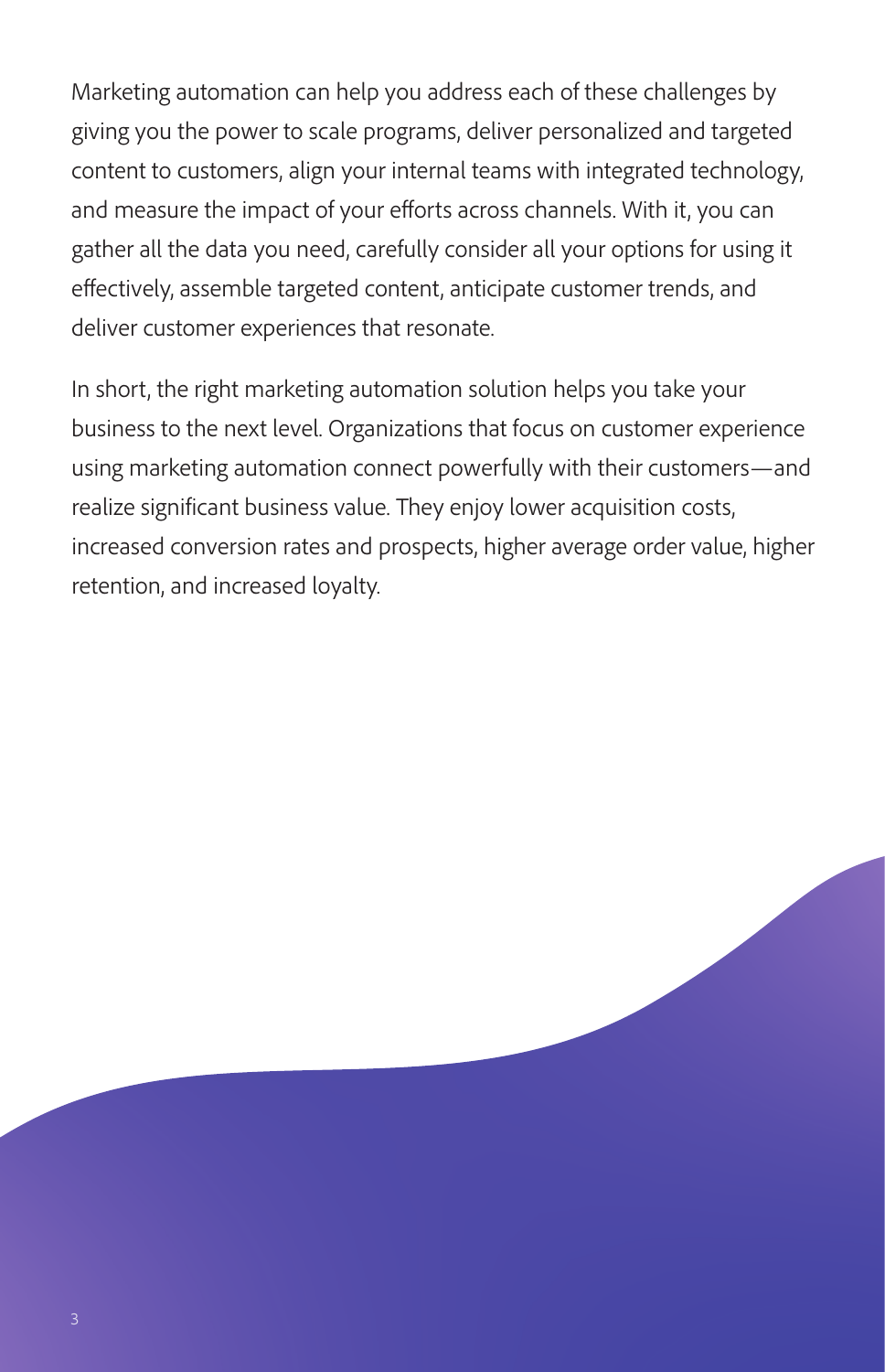# Define marketing automation to redefine how you connect with *customers.*

**Making customer experience the heart of your business requires**<br> **in-depth digital transformation—old marketing tools, data-gathering** systems, and outdated technology simply won't cut it. That's where marketing automation comes in.

Marketing automation is designed to help you streamline, automate, and measure marketing tasks and workflows. By taking on some of the more repetitive and time-consuming aspects of your marketing strategy, automation increases operational efficiency—and helps your teams grow revenue faster.

### **Your marketing automation solution should do the following:**

- Centralize data.
- Orchestrate cohesive customer experiences.
- Run robust analytics.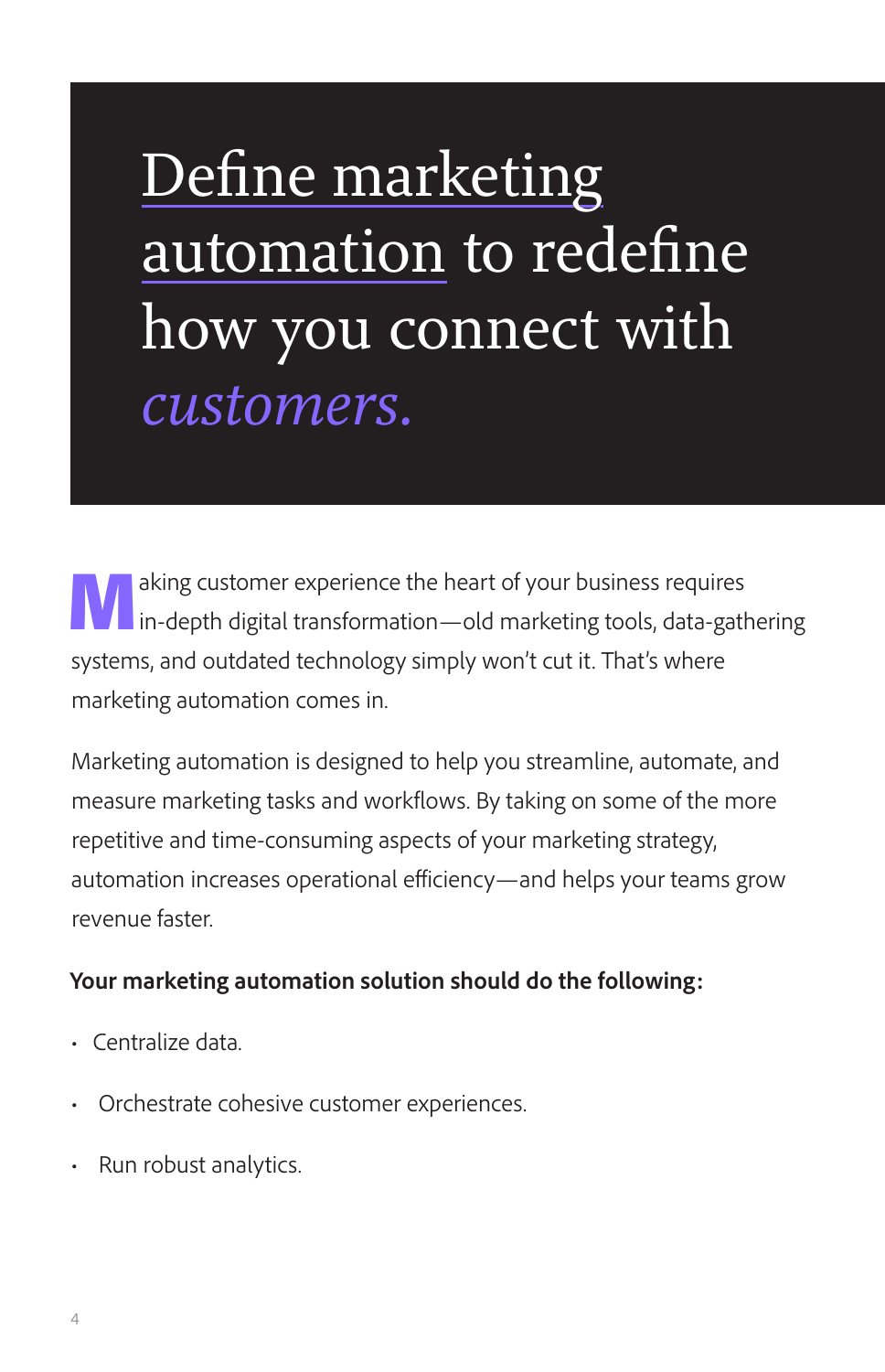Right now, you may be completing each of these tasks manually, which puts your organization at a disadvantage. Because it's now necessary to scale all experiences to meet individual customer preferences across channels, consider how marketing automation can scale content effectively, while leaving more time for your marketing team to innovate.

## **"While marketing automation has always been about amplifying messages through speed and scale, the next wave is about being predictive, personal, and more selective about tools."**

### **Nick Edwards**

CEO and Co-Founder, Boomtrain

# The right time to invest is *right now.*

**Each day, we're inundated with messages. According to Campaign** Monitor, the average office worker receives between 120 and 150 emails per day, including content, deals, event invitations, and more. Each one of those emails competes for a small but highly prized outcome. Attention.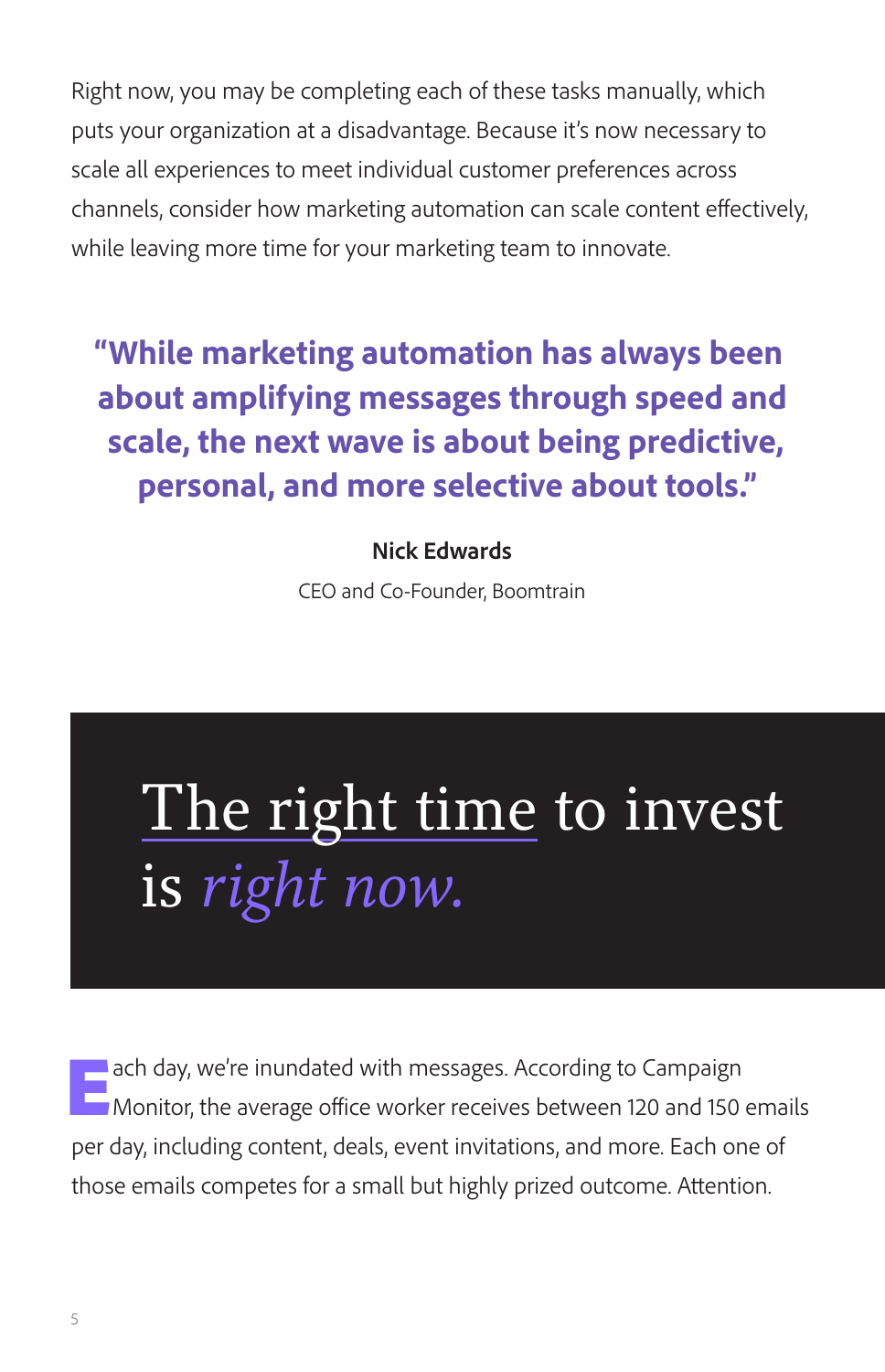That's why a one-size-fits-all approach doesn't work anymore. In fact, emails with personalized subject lines are 26 percent more likely to be opened, and marketers using segmented campaigns enjoy a 760 percent increase in revenue, as Campaign Monitor has shown.

To stand out, you need more than a solid email strategy. You need a strong brand presence across channels to help you stand out from the crowd and resonate with consumers. Buyers form opinions and draw conclusions long before they ever interact with your brand. Make sure your communications strategy spans the entire sales funnel.

Marketing automation helps you curate experiences to engage customers in every touchpoint across the entire sales cycle. Overall, marketing automation helps your entire organization adopt a mindset of digital maturity and customer experience excellence.

### **75% of marketers say they currently use at least one type of marketing automation tool.**

Source: Social Media Today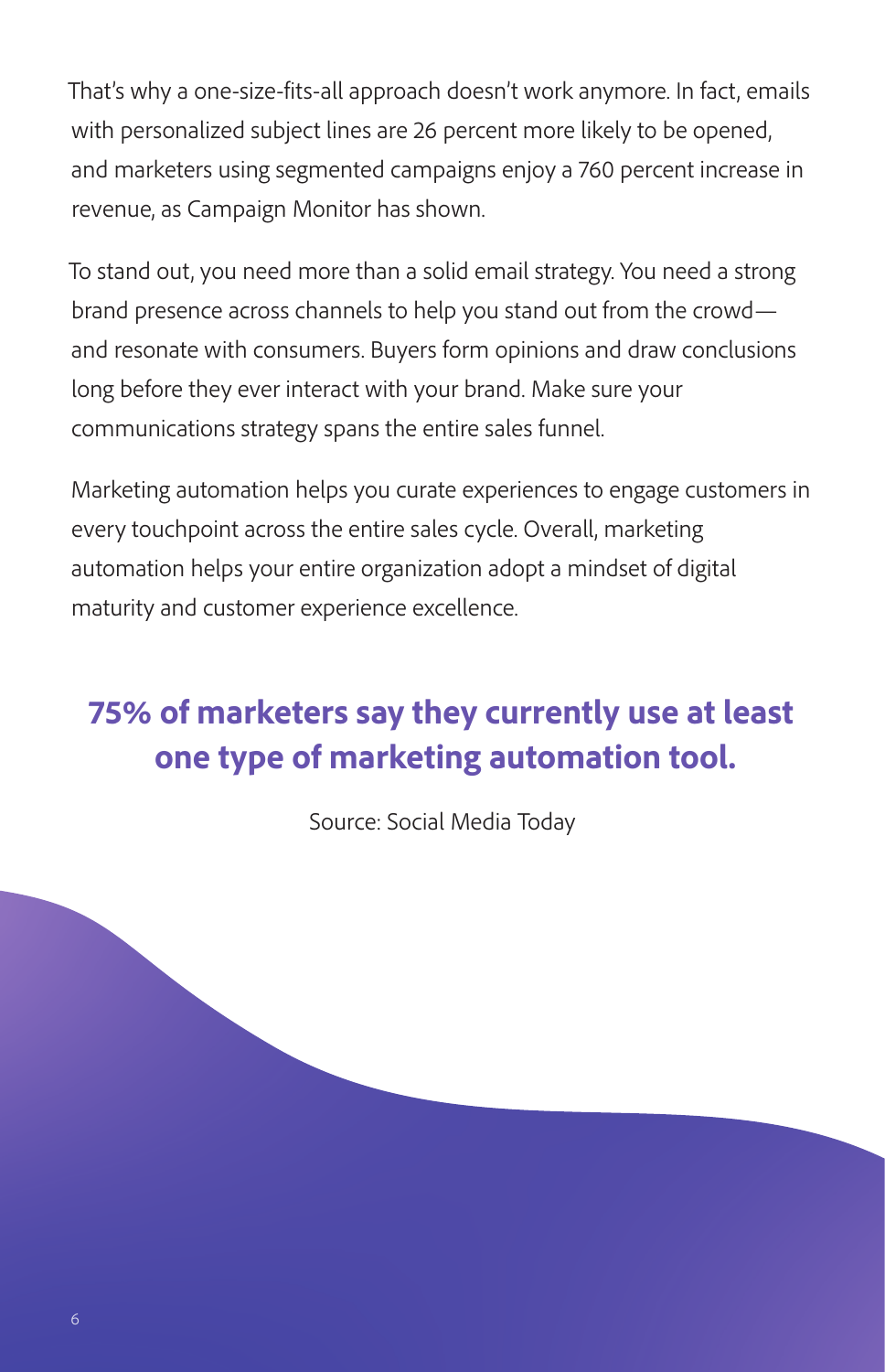# Six reasons to adopt the marketing automation *mindset.*

**Alle a**rketing automation helps you deepen and expand customer<br>experiences—and drive your ongoing digital transformation. By engaging buyers in every stage of their evolving buying journey through lead and account-based strategies, marketing automation helps you target and connect with consumers through meaningful, relevant experiences. The right marketing automation solution is comprehensive, designed to help you accomplish your goals toward digital maturity. Here are six top capabilities that marketing automation can provide, which double as six powerful reasons to invest.

- 1. Manage prospects from inquiry to close with lead nurturing and management.
- 2. Close your most strategic opportunities with account-based marketing.
- 3. Make the most of every interaction using machine learning and predictive analytics to personalize content and experiences at scale.
- 4. Connect with leads and accounts on every channel with cross-channel engagement.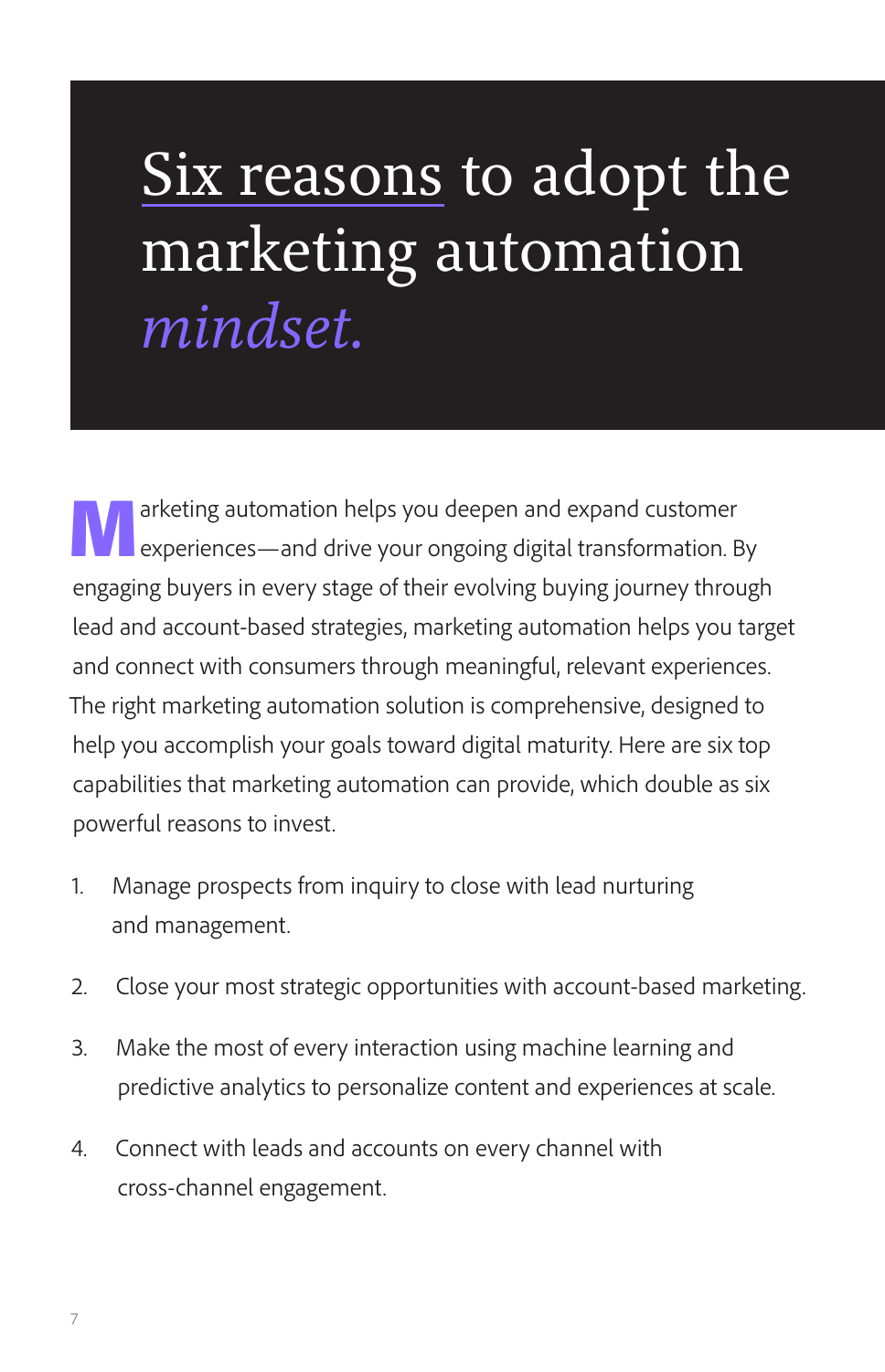- 5. Align marketing and sales teams throughout your organization with integrated sales applications.
- 6. Understand, prove, and optimize your marketing efforts with marketing measurement and attribution tools.

### **"Customer experience is perhaps as much a mindset and business philosophy as a discipline."**

### **Ashley Friedlein**

Founder, Econsultancy

# 1. Manage prospects with *lead nurturing.*

ead nurturing can help you capture—and maintain—buyer attention.<br>It helps you shift your focus from individual touchpoints to a holistic, well-rounded view of the entire buyer experience. In fact, lead nurturing is all about building and maintaining relationships across complex buying journeys filled with many touchpoints. Using the right lead-nurturing solutions, you can personalize experiences and drive deeper levels of connection with each and every buyer.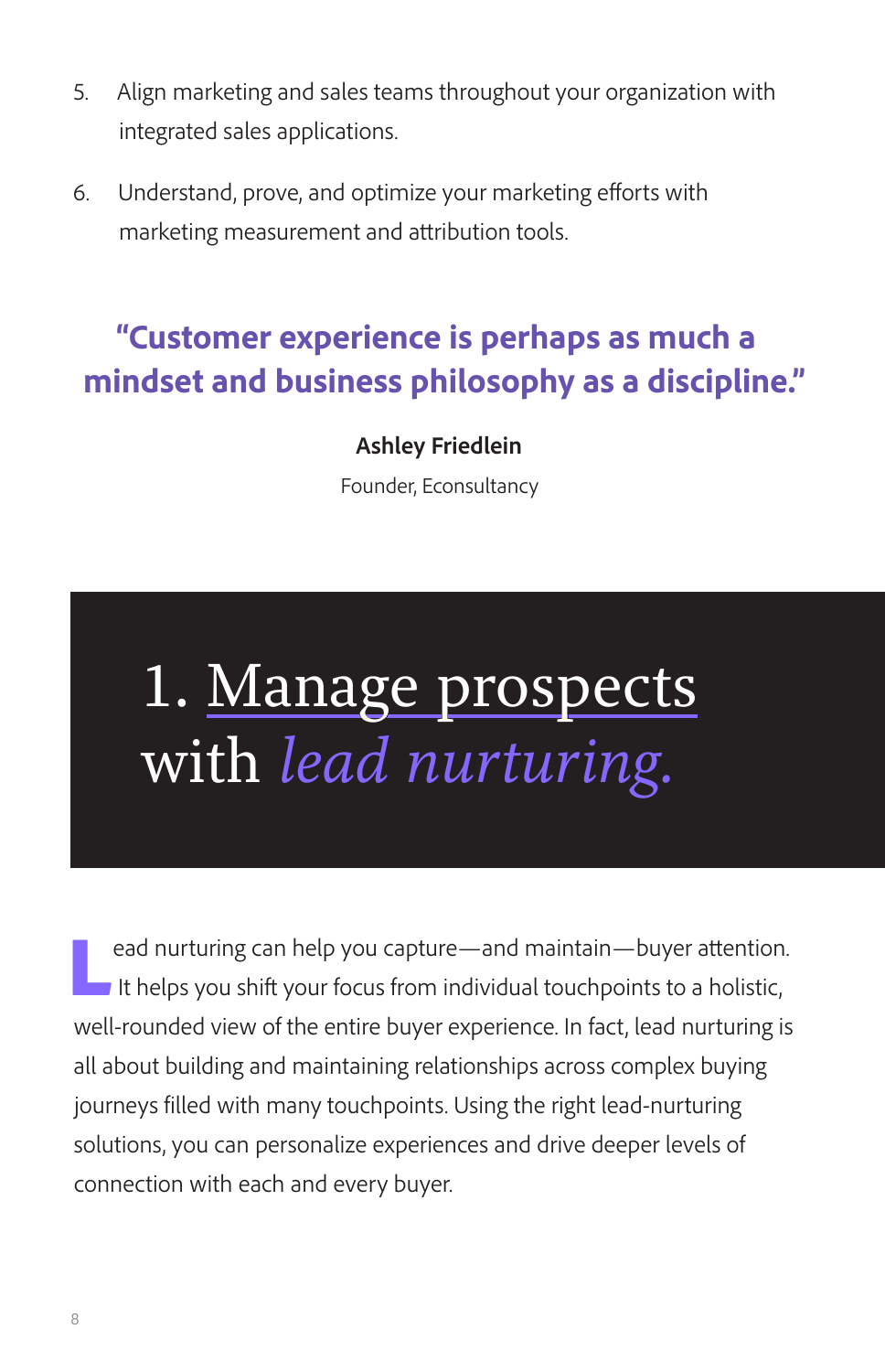Marketing automation provides the polling and referral capabilities you need to collect lead information, which you can then use to personalize experiences and cultivate long-term engagements. In all these ways, lead nurturing helps you create customer-centric experiences and relationships by focusing on each touchpoint in the sales cycle and across any channel. What's more, marketing automation also helps you find and attract more qualified leads.

Done effectively, lead nurturing results in shorter sales cycles, increased average selling price, and overall increases in sales productivity. Marketing automation can help you manage prospects from inquiry to close by capturing, scoring, nurturing, routing, and tracking leads with sophisticated journey flows and robust CRM integrations.

**"Marketo research shows that nurtured leads make 47% larger purchases than non-nurtured leads. Targeting specific actions and audiences can help you track warm leads all the way to purchase."**

### **Lizzy Ragno**

Enterprise Campaigns, Adobe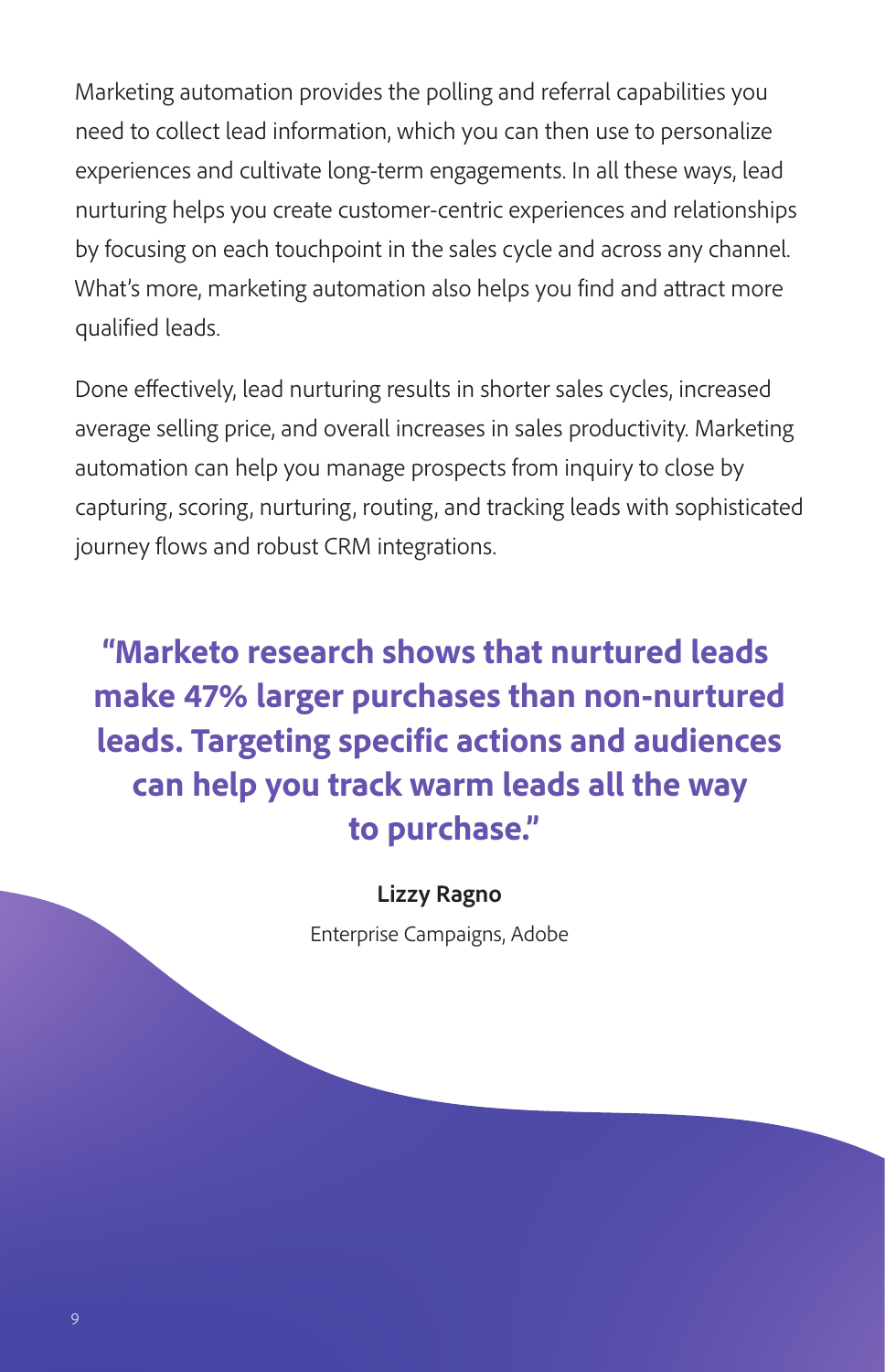# 2. Close strategic opportunities with account-based *marketing.*

**White** hile account-based marketing (ABM) isn't a new concept, it's newly invigorated by innovative technologies that make it easier to focus your efforts on a defined set of target accounts. No longer a tool best suited for enterprise brands alone, ABM now makes sense as a strategic approach for companies of all sizes. Improved data capabilities, including artificial intelligence, have made ABM more personal and more effective than ever before.

For an example of how ABM works today, consider the speed it brings to campaigns. A typical direct mail campaign could require over 20 steps to create and hours of copying and editing each workflow individually, as well as creating new, additional steps. But marketing automation solutions that include ABM powered by AI give you the power to automate campaign creation. And account-level segmentation lets you drive automated ABM campaigns across channels—including email, web, ads, mobile, events, webinars, and more. All from the same solution.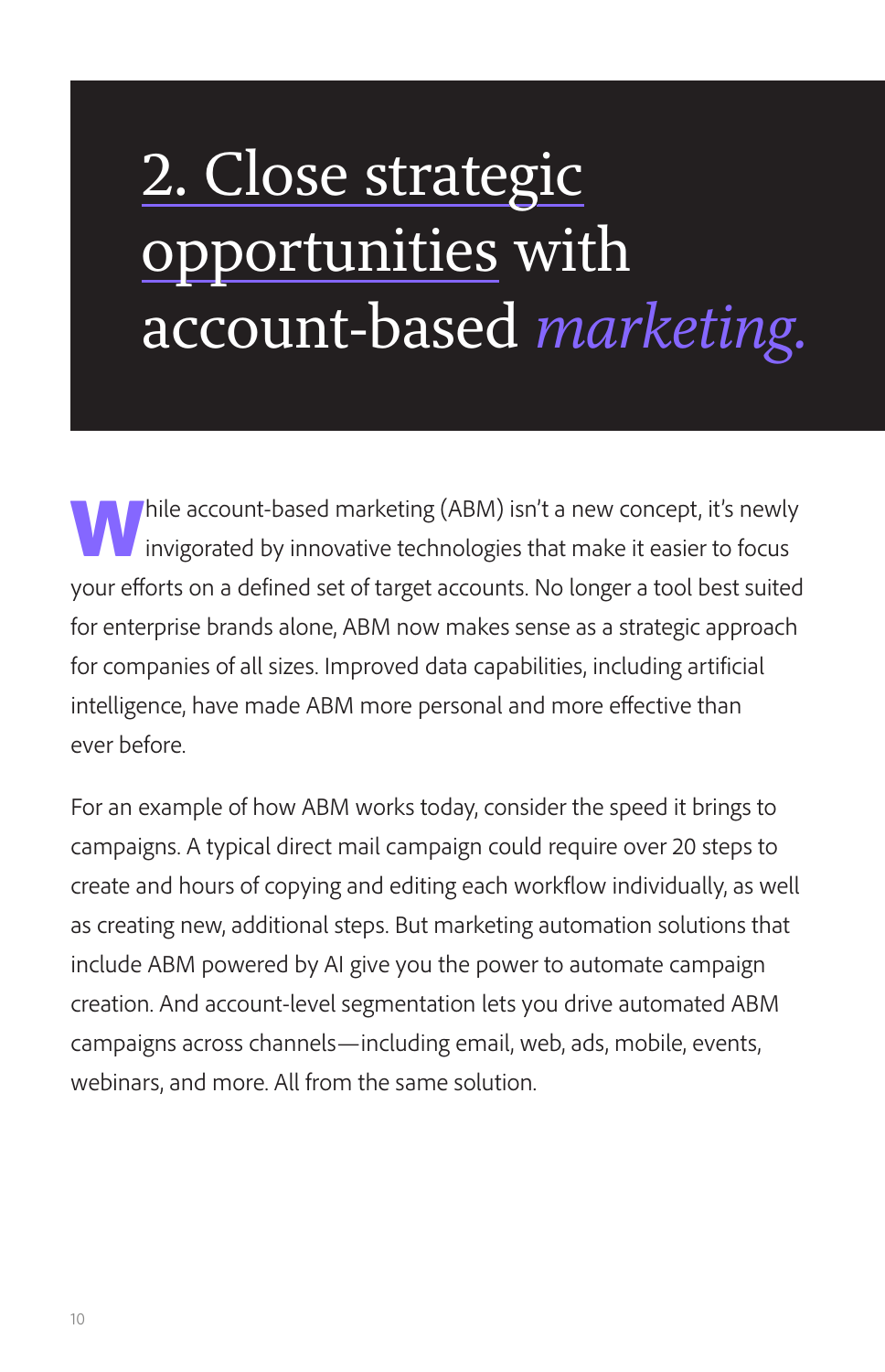**"Over 70% of B2B companies have adopted or are planning to adopt ABM practices in the next year, according to eMarketer. As well they should: ITSMA reports that of the companies that adopted ABM in the past two years, 55% are seeing significantly higher ROI than with traditional marketing."**

Source: CMO.com

ecent research from Adobe Digital Insights reveals that mobile site<br>traffic and engagement has grown over the past three years on B2B software company websites, as engagement has decreased on desktop devices. These days, account-based marketing can help you close your most strategic opportunities by identifying and engaging accounts with the highest potential. As a bonus, marketing automation solutions can also help you easily measure the efficacy of these targeted efforts.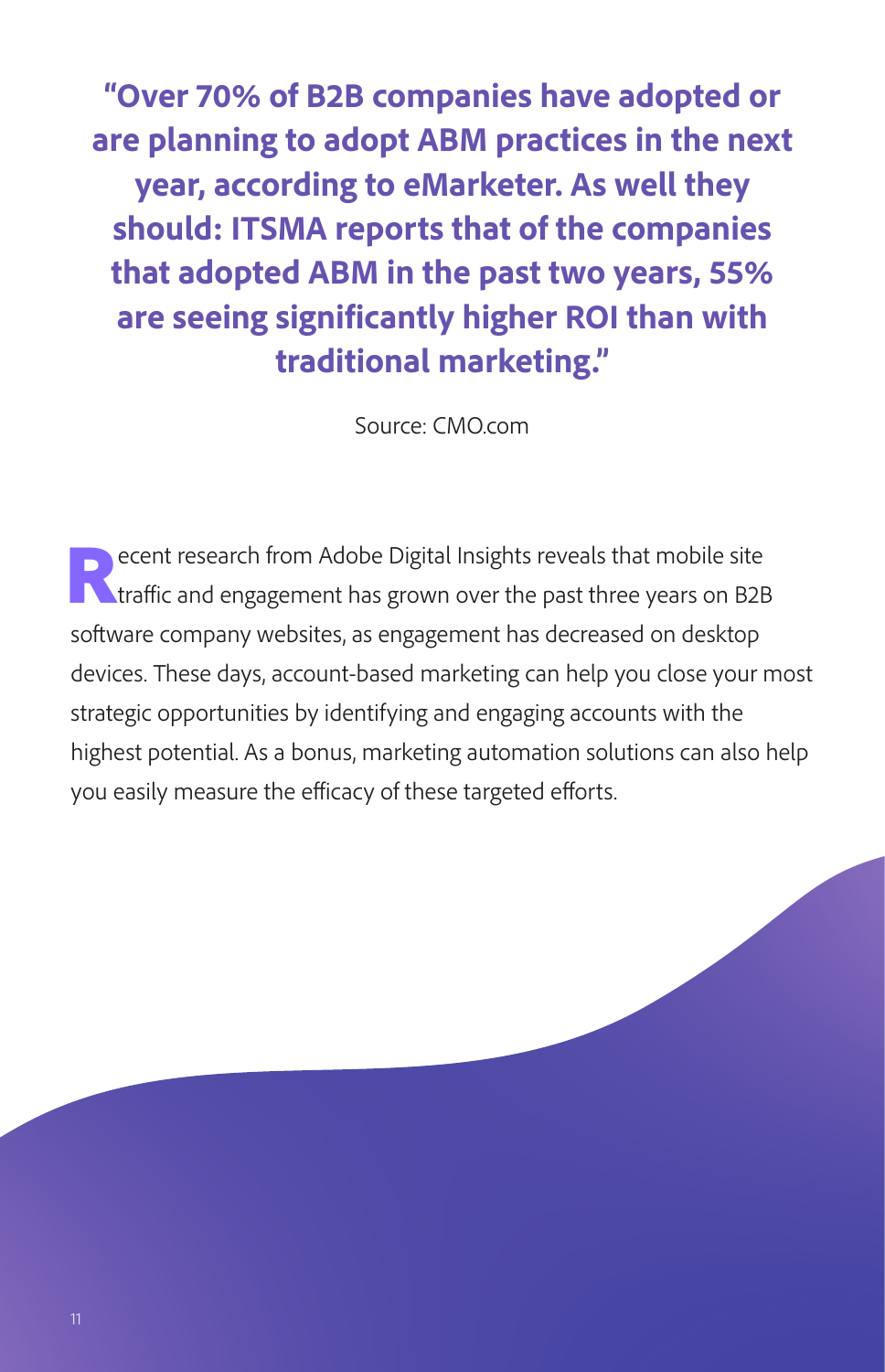## 3. Personalize every customer's *experience.*

There's a pervasive belief that the human attention span has reduced to<br>that of a goldfish in the last few decades, suggesting that the many digital distractions demanding our attention have stolen our ability to focus. While it may be true that we decide what content to engage with in mere seconds, we're still capable of making deep connections, and it's undeniable that consumers care about how they spend their time online. After all, we wouldn't bounce around so quickly if we weren't looking for quality reasons to slow down and get engaged.

This is why personalizing experiences at scale has become so critical to marketing. When content feels customized to unique buyer needs and interests, it's that much easier to capture lasting attention and investment. Authentic communication goes a long way these days.

**"By combining the data collection, automation, and predictive capabilities of machine learning with your creativity as a marketer, your company can optimize and scale its campaigns to create more personalized and engaging content."**

#### **Santiago Pombo**

Senior Product Manager, Adobe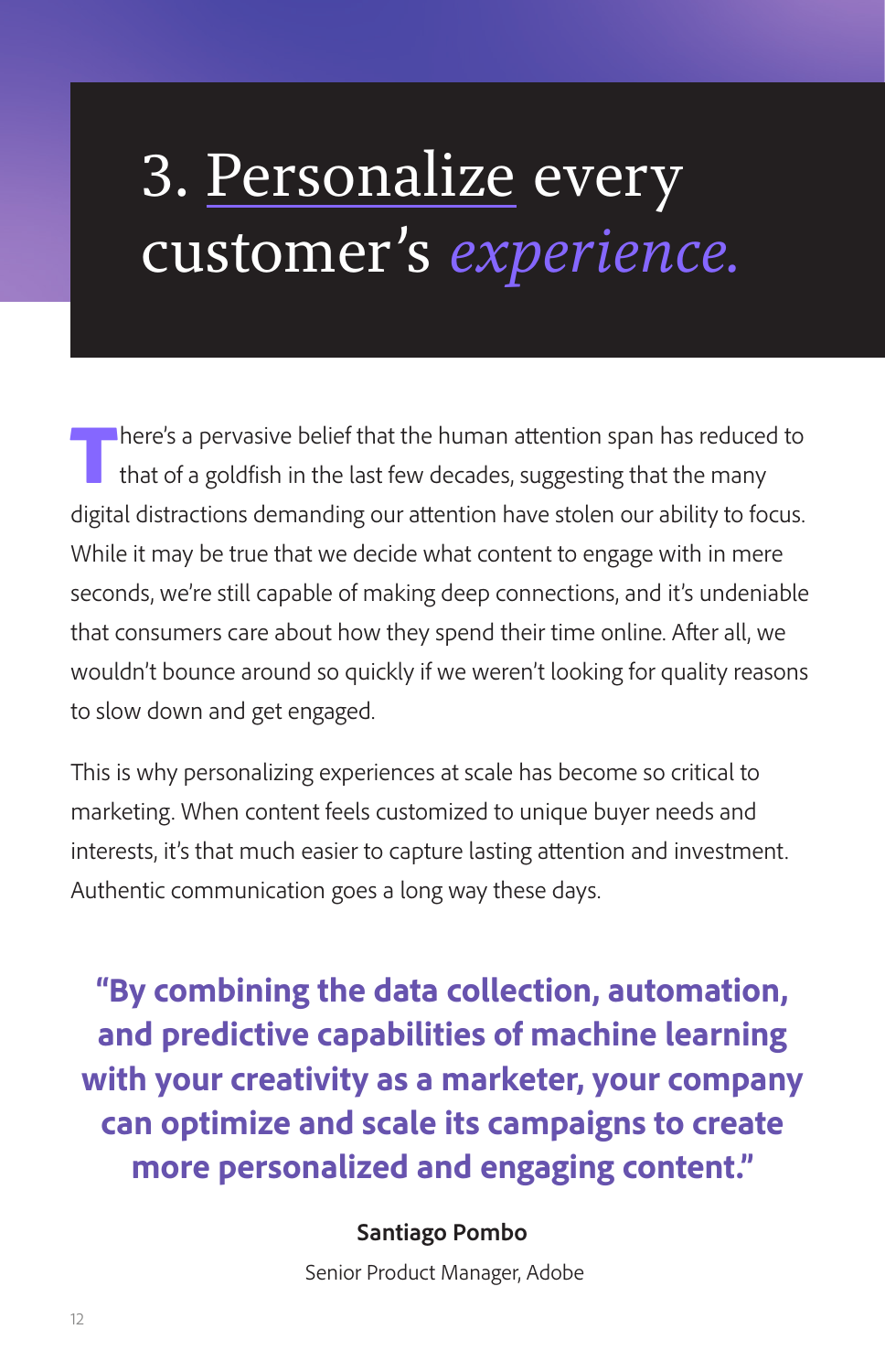Website personalization tools show you demographic and behavioral data about individual customers, which you can use to share content that will be more relevant to them. This tool also helps with retargeting efforts helping you match advertisements with the demographics, purchase history, buying intent, lead score, and other details of individual site visitors.

Website personalization and predictive content help you deliver the most relevant content to everyone who interacts with your brand—whether they're on your site or opening up your latest email. Through website personalization, you can begin to make deep connections with all prospects, even anonymous visitors. And predictive content helps you match your existing content with the right customers, at the right time.

**"By tapping into artificial intelligence and machine learning to create spot-on relevant experiences and automation to scale, brands can curate unparalleled customer journeys that far exceed what human marketers can deliver."**

### **Kevin Lindsay**

Director of Product Marketing, Adobe Experience Manager Assets, Adobe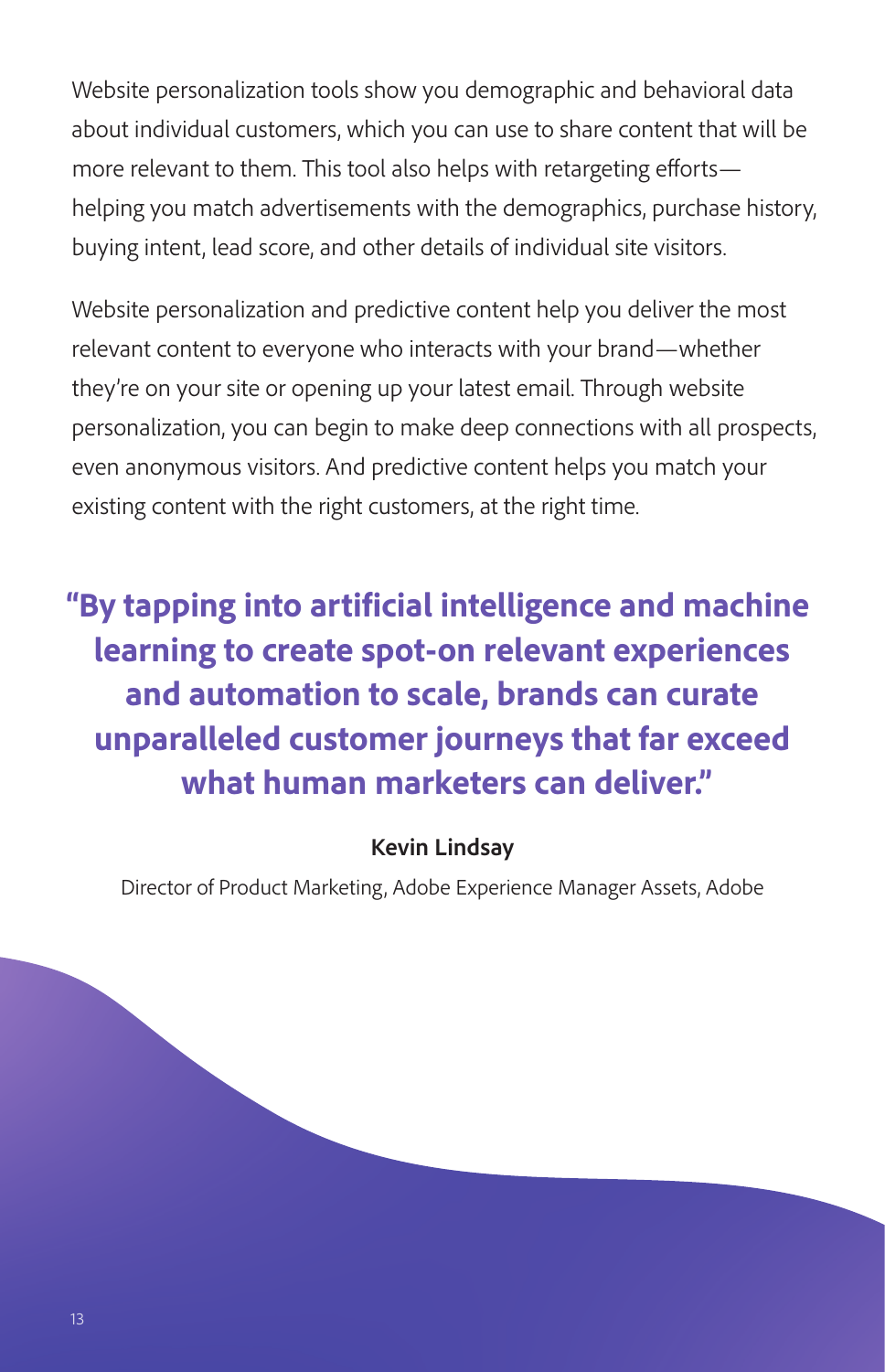# 4. Deliver engaging content on every *channel.*

One of the key challenges in creating customer experiences is shifting from a focus on individual channels to the bigger picture of how individual customers move through diverse touchpoints. Marketing automation can help with that, in more ways than one.

By driving cross-channel engagement, marketing automation helps you engage leads and accounts with targeted experiences on every channel, including email, mobile, social, display, search, website, events, and sales. Such a perspective shifts channel-specific goals toward the bigger picture understanding each individual customer so well that you can deliver targeted, meaningful content to them no matter what channel they're on.

**"An omnichannel strategy is about creating a mutually rewarding, connected experience across online and offline channels, rather than focusing on audiences, content, and messaging for each individual channel."**

Source: Adobe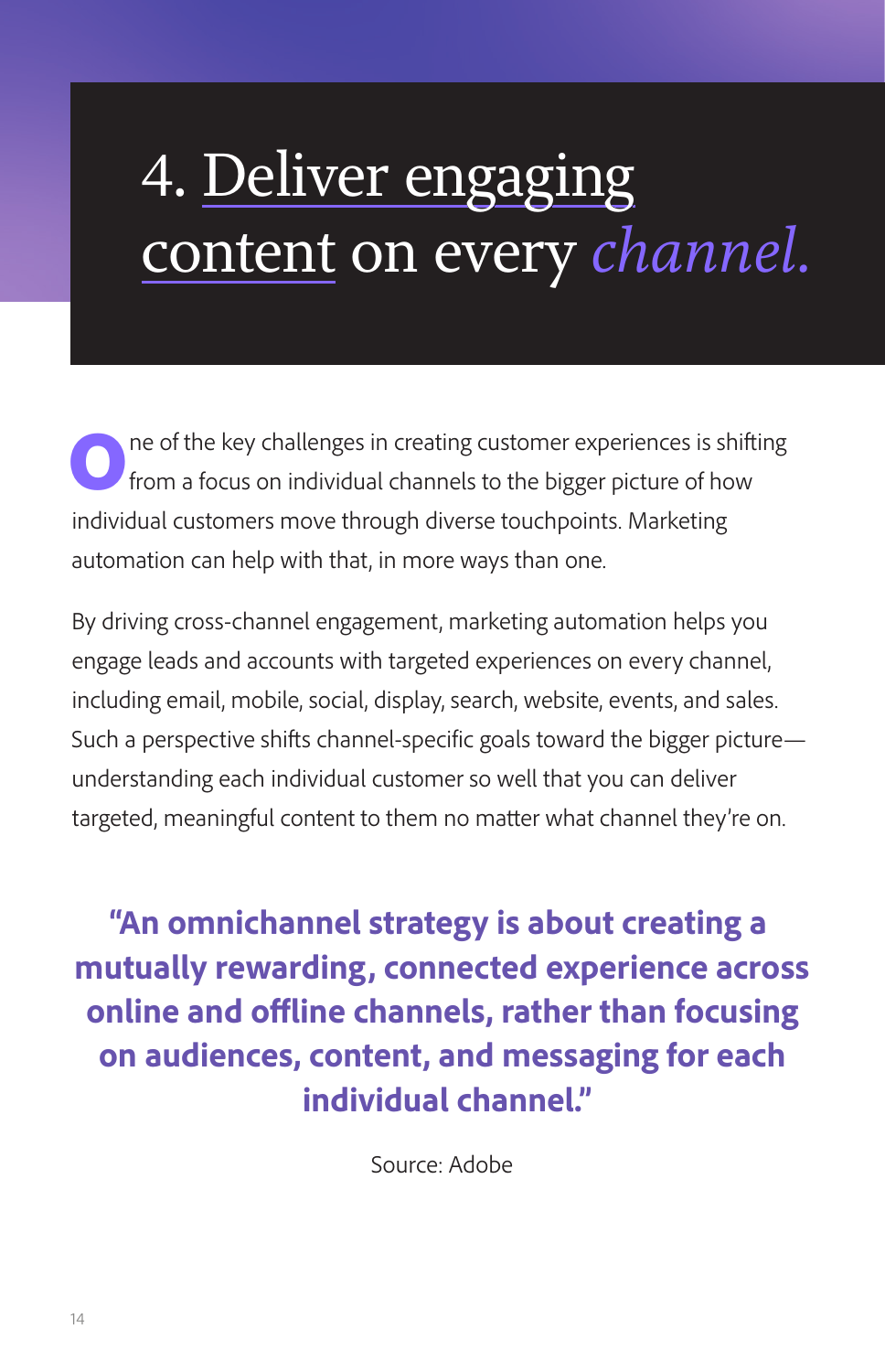Marketing automation can also help you understand how each channel works together and drives your larger goals. As Kristin Naragon has explored, the way we measure a channel's value shifts under this model. For example, instead of seeing the value of an email in terms of its opens, clicks, and conversions, marketing automation allows us to explore how email assists with conversions in other channels and, as she puts it, "how it boosts lifetime value, customer satisfaction, and brand engagement."

**"The biggest challenge for marketers often isn't the technology; rather, it's how to knit those technologies together to create fluid experiences throughout customer lifecycles."**

> **Danny Dalton** Industry Strategy Group, Adobe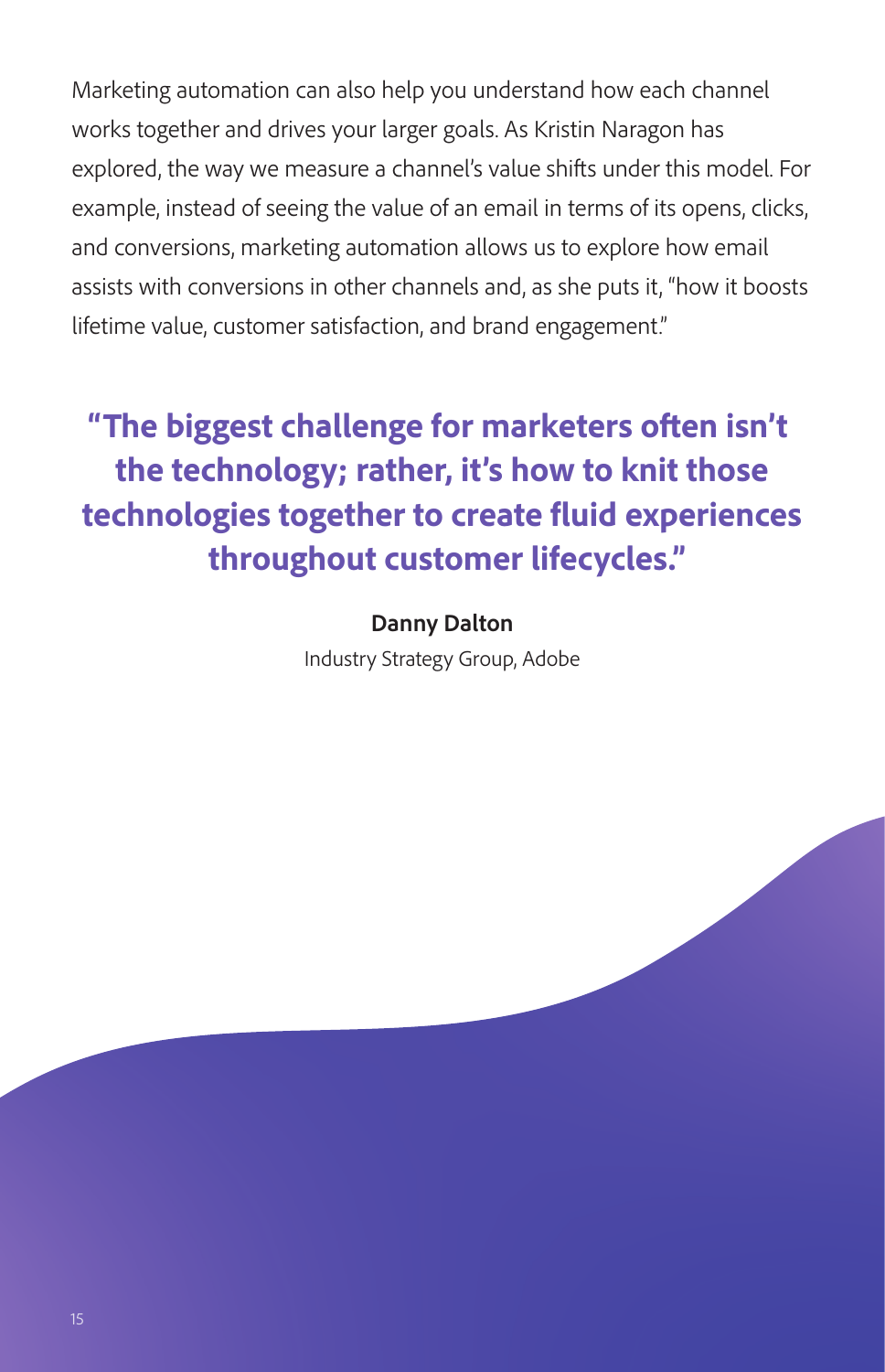# 5. Align your sales and marketing *teams.*

s you work toward gaining a holistic perspective on your customers, your organization should also take a more holistic approach across teams. By aligning your sales and marketing teams, you can enjoy increased revenue, a shortened and more productive sales cycle, improved conversion rates, and improved forecast accuracy.

One simple result of aligning teams is that the customer experience gets better. When your marketing team works with your sales team to plan experiences, you're more likely to create content that keeps customers engaged. This is coordinated aircover, where both teams have visibility into the other's process—creating a bank of shared insights that allow for a more coordinated, cohesive buyer journey.

When everyone focuses on the importance of the holistic customer experience, it becomes easier to work together and align goals. By using integrated sales applications, you can align your teams as you tap into new levels of visibility between stakeholders. Within those applications, you can share insights, templates, and sales playbooks that help sales teams engage top opportunities identified and nurtured by the marketing team.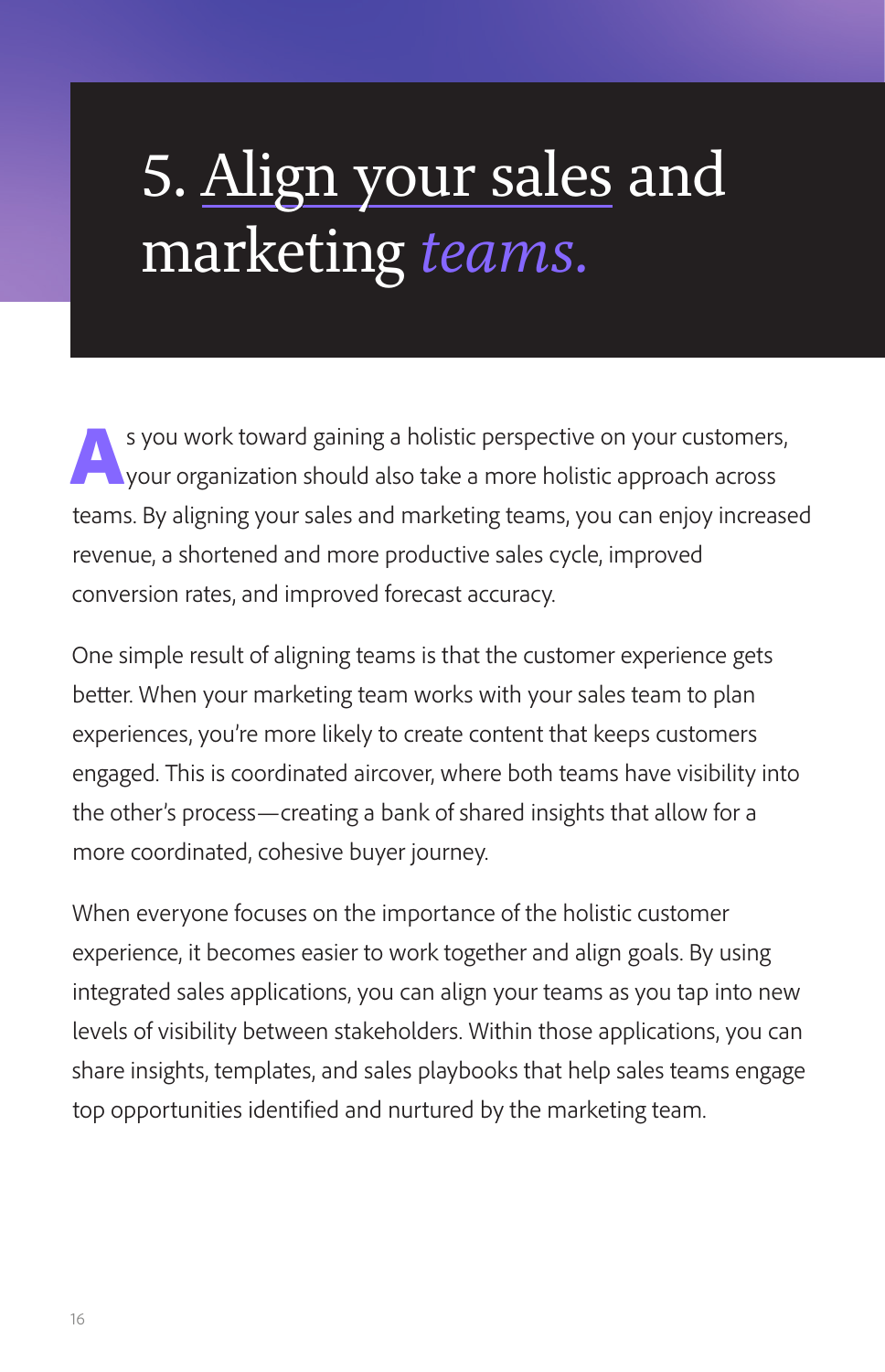**"Businesses with highly aligned sales and marketing teams earned an average of 32% yearover-year growth, while those who reported less alignment saw a 7% decrease in revenue."**

### **Ray Meiring**

CEO and Co-Founder, Qorus Software

# 6. Measure every marketing *effort.*

**Marketing analytics, a key feature of marketing automation, gives you more sophisticated ways to measure ROI for your campaigns. The** data and insights collected can reveal which of your efforts are most effective, so you can improve your efforts in real time and connect powerfully with buyers at all stages in the sales cycle.

Marketing analytics illustrates the full scope of the buyer's experience, including showing you where a customer got involved with your brand what content or touchpoint caught their attention—and then detailing every successive move they made along the way to purchase. In other words, marketing analytics allows you to learn more about your individual customers as you gain a holistic perspective on the experiences you provide as customers navigate them. This gives you an in-depth look at where you can improve said experiences.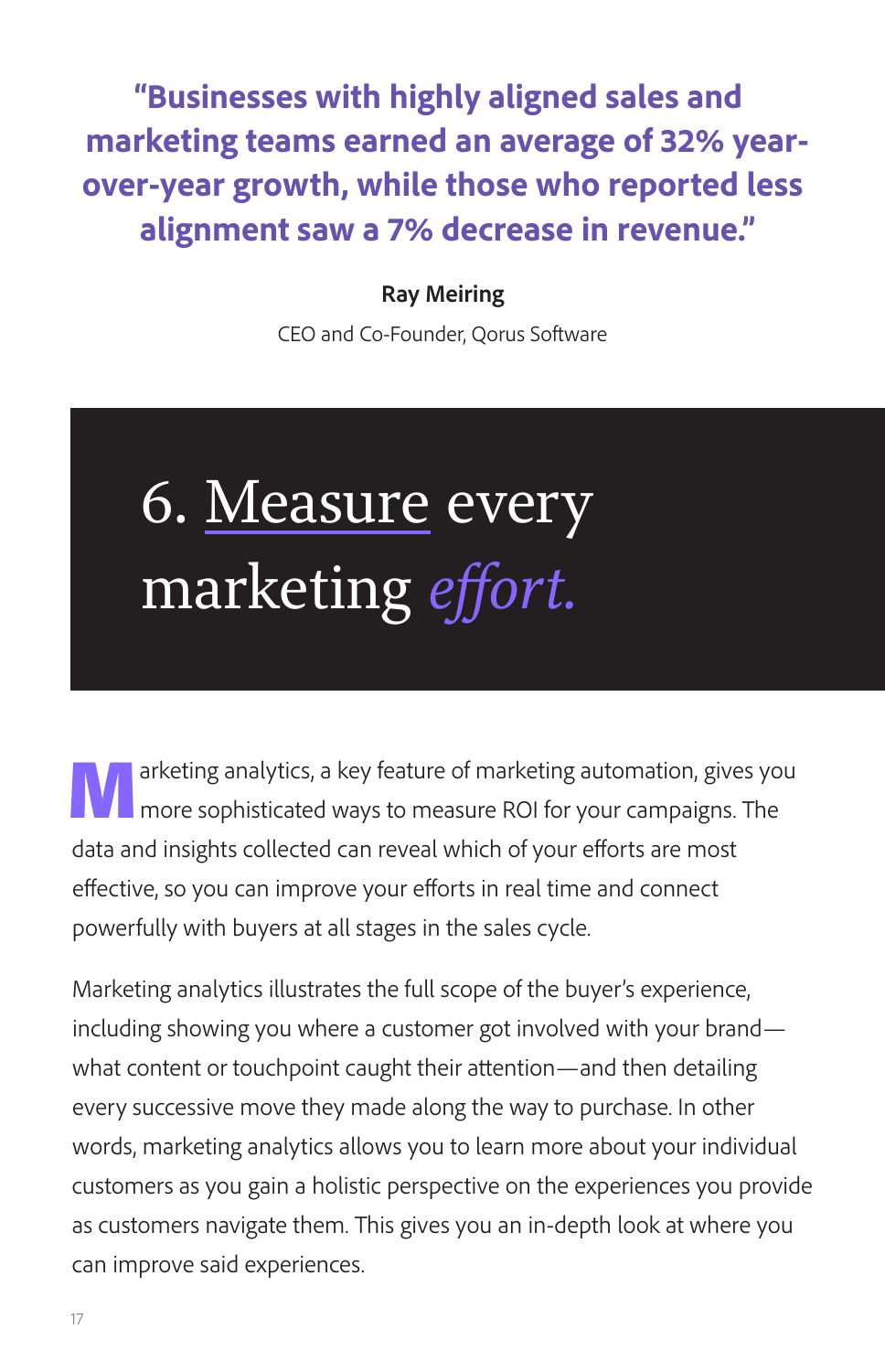With attribution that measures every touchpoint in the buyer journey, you can also use marketing analytics to accurately identify which channels and campaigns deliver the most revenue and highest ROI. And that makes it easier for your teams to confidently plan and place resources where they will reach customers best.

Robust analytics solutions include comprehensive attribution capabilities that streamline the way marketers illustrate their impact and empower overall business growth. Pre-built dashboards and flexible ad hoc reporting provide actionable insights that help you focus your efforts. You'll get a return on your investment—and save time, too.

Overall, marketing analytics help you understand, prove, and optimize marketing impact with comprehensive campaign performance and attributed revenue analytics.

## **"It starts with data, and then building upon that getting an understanding of who customers and prospects are and what data sources you have."**

#### **Bruce Swann**

Group Product Manager, Adobe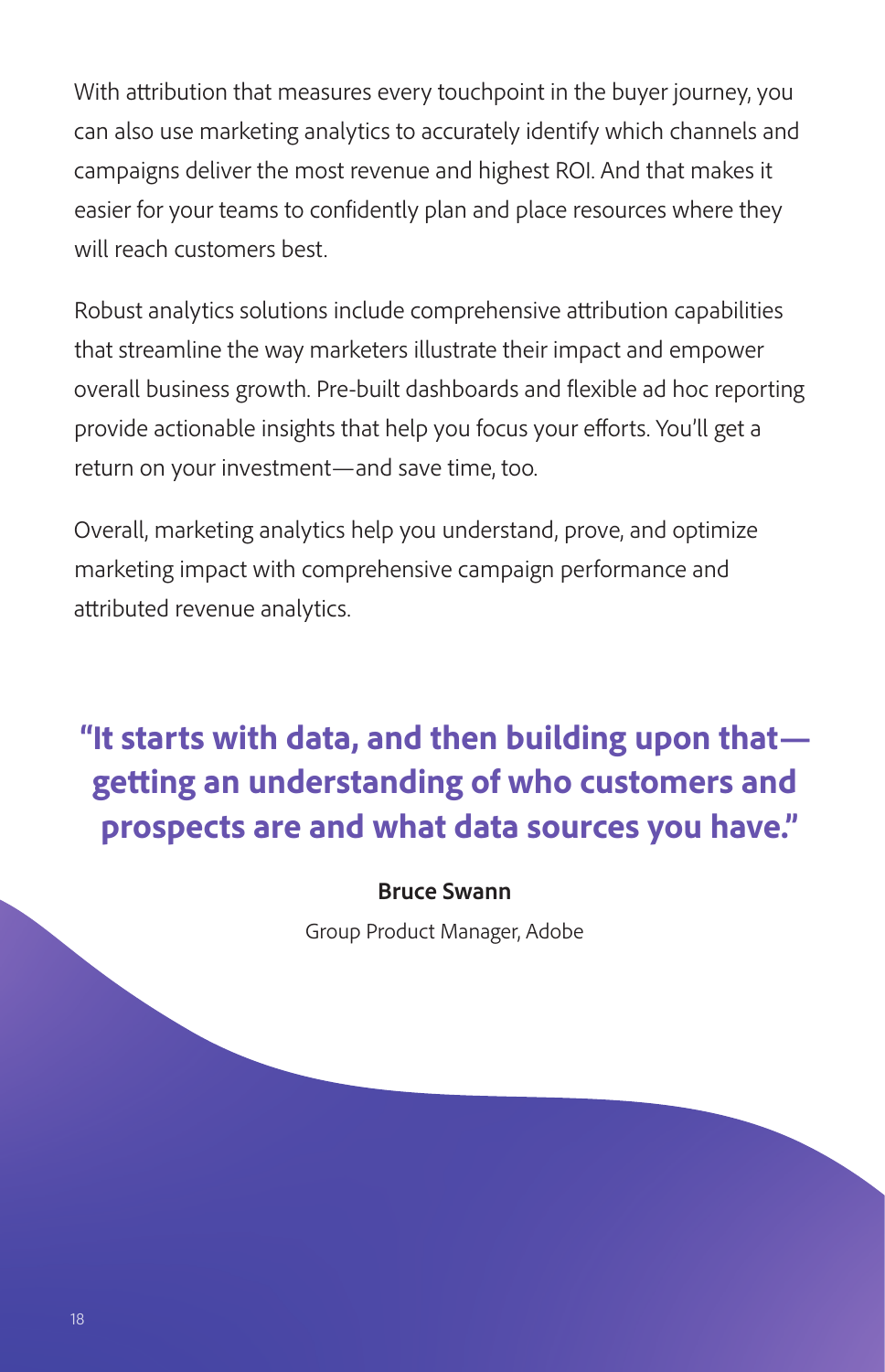A holistic customer experience requires a *holistic sales funnel.*

s your organization embraces the importance of the customer journey, you should also refresh your perspective on the sales funnel. Think about marketing efforts throughout the entire process—from inbound leads to closed deals. With a full-funnel perspective on marketing, you can also streamline how your internal marketing and sales teams work together.

Marketing automation helps marketers throughout the sales cycle—and it helps everyone find common ground in the quality of the customer experience. The six capabilities we've explored here also align to the sales funnel, showing the stages in which marketers and sales teams can work together. They are as follows:

**Attract.** Drive more inbound web traffic and convert web visitors to leads.

**Engage.** Deliver the right message to the right person at the right time and accelerate their journey.

**Close.** Increase lead quality for sales to help them win more deals.

Using this framework, you can understand how the six capabilities of marketing automation align to the sales funnel — creating cohesion across the customer journey for marketing and sales teams alike.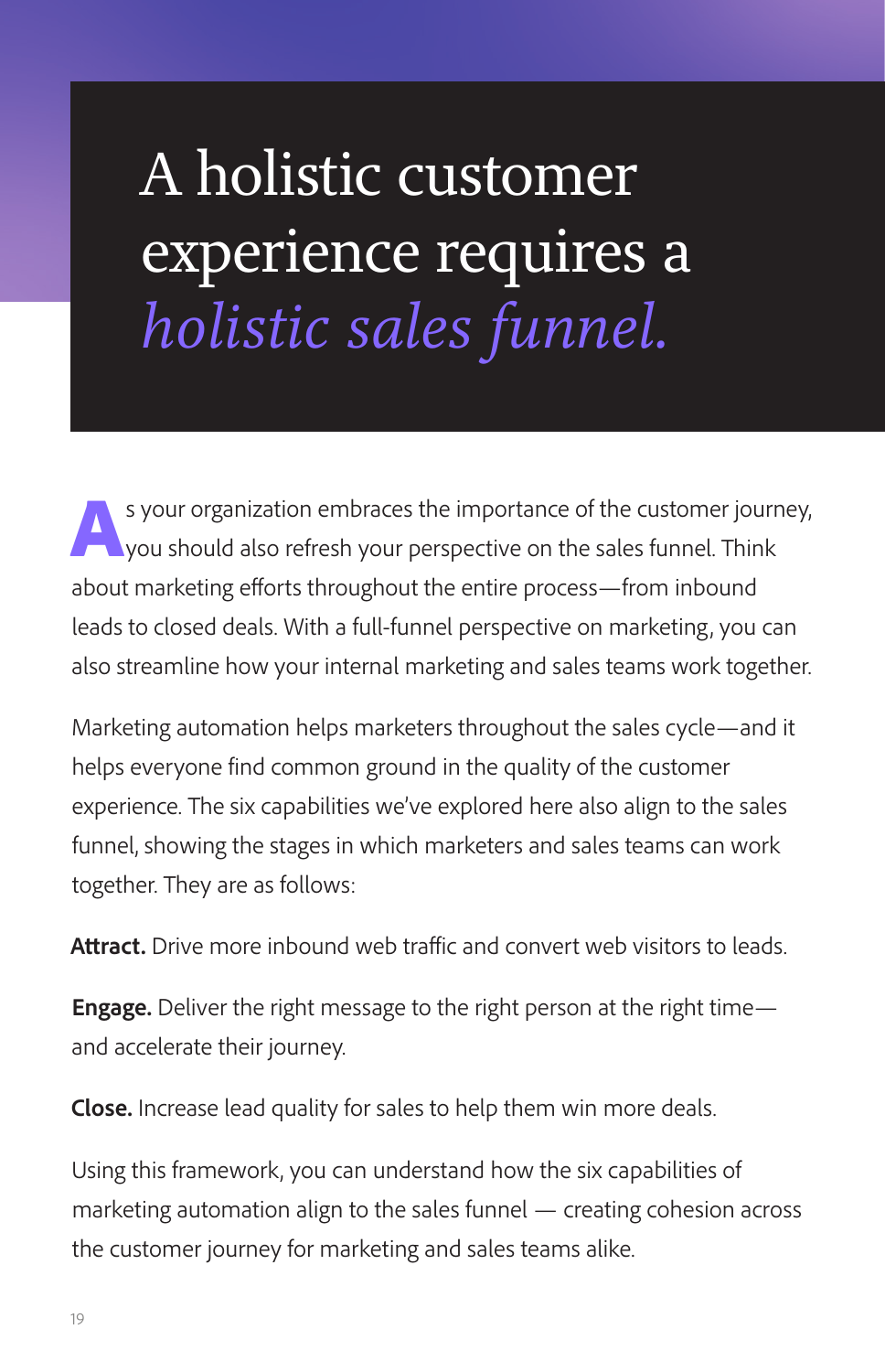## **Six capabilities that marketing automation brings to the sales funnel.**

### **AT TRACT**

Marketing automation helps everyone drive top-of-funnel engagements, and it allows you to complete the following tasks:

- 1. Pursue high-value prospects with lead nurturing and lead management.
- 2. Connect across every channel with personalized engagement.

### **ENGAGE**

Marketing automation solutions give you the power to communicate with potential buyers over time, at scale, and in personalized ways. With it, you can build more effective experiences for customers and employees alike:

- 3. Scale experiences and content with machine learning and predictive analytics.
- 4. Further align your marketing and sales teams with integrated sales applications.

### **CLOSE**

Marketing automation isn't just for marketers—it can also help your sales team close deals faster. Use it to help everyone drive results that make a difference:

- 5. Trust account-based marketing to help close deals.
- 6. Implement marketing measurement and attribution tools to track success.



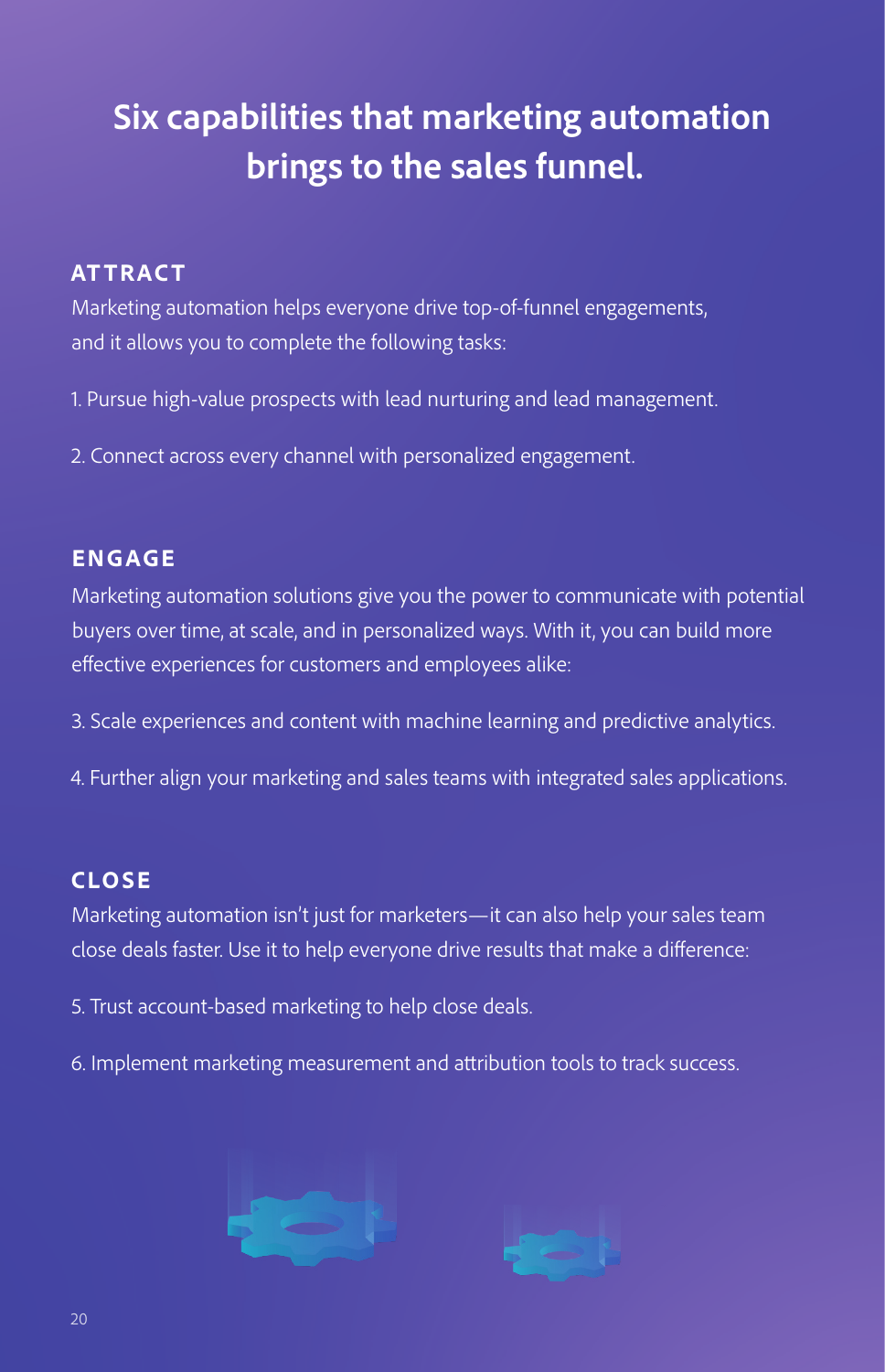# Marketing automation is your key to the *future.*

**Marketing automation helps you accomplish your biggest goal in the digital age: to connect with customers across an array of channels,** and to guide them from first interaction to final sale. It helps you attract, engage, and close sales. And it helps your marketing and sales teams work together to accomplish their tasks—from increasing lead generation and nurturing customers with personalized content to driving high-quality leads all the way to conversion.

What's more, marketing automation also provides key measurement tools that help everyone track effectiveness, make changes as they go, and improve the probability of success in the future. All in all, marketing automation expands the potential of your teams, allowing everyone to explore and implement diverse strategies and take action.

In years past, marketing automation has been treated as a perk—a "nice-tohave" for large, sophisticated marketing teams. But these days, it's a must-have for teams large, small, and everywhere in-between. Because as businesses pursue digital transformation and seek to become the digitally mature leaders of tomorrow, marketing automation solutions will be the way they get there.